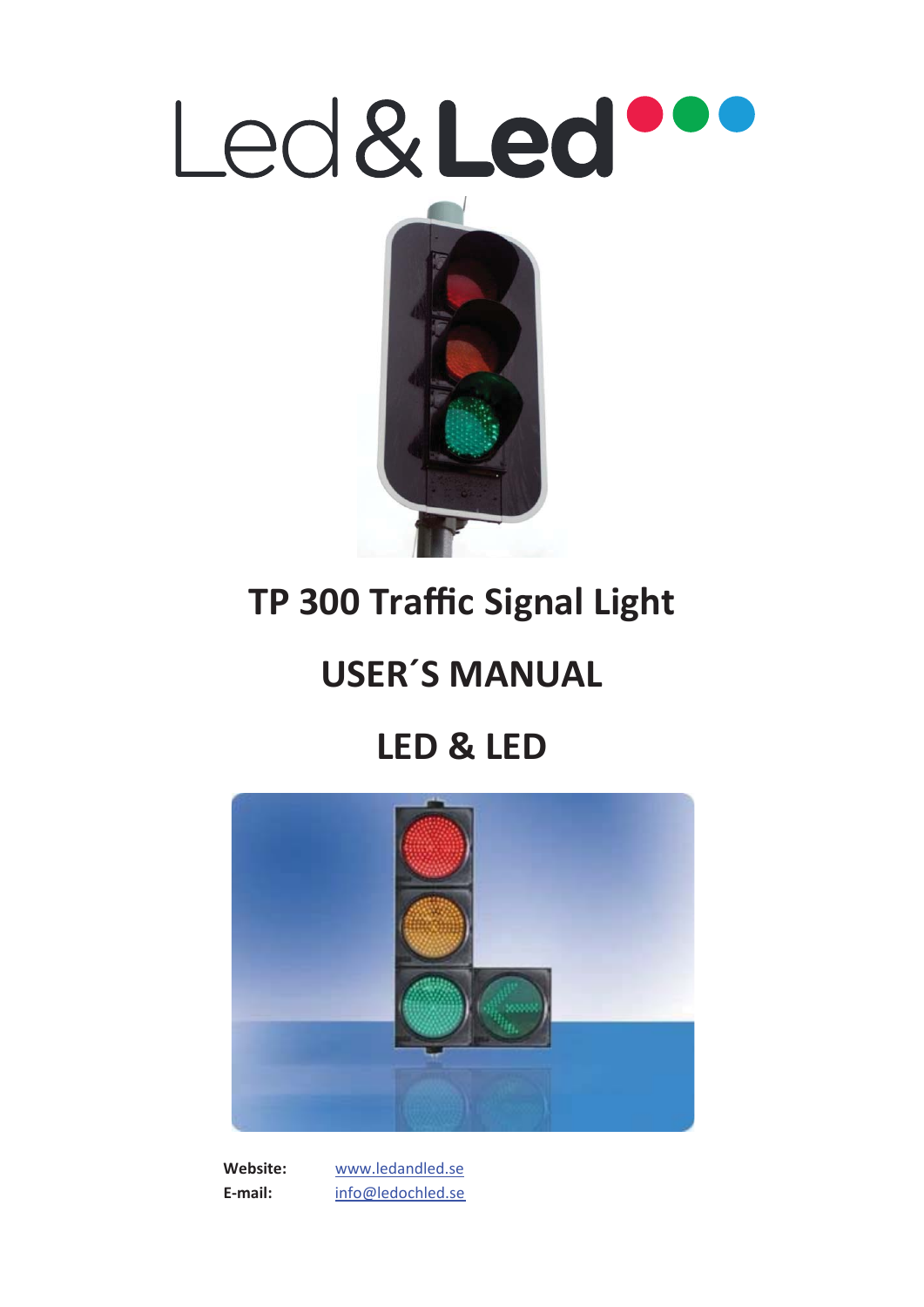### **Key Features:**

- 1) Retrofit design & UV stabilized shell.
- 2) Wide viewing angle.
- 3) Even brightness & standard chromatogram.
- 4) Less than 1% light loss with single LED failure.
- 5) Up to 10 times longer lifetime than Incandescent.
- 6) Compatible with most of traffic housing and controllers.
- 7) 3-year warranty.

| <b>Emission</b><br>Color | <b>LED</b><br>Quantity | <b>Luminous</b><br>(cd) | <b>Visual Angle</b> |             | <b>Power</b>     | <b>Operating Temp</b> | <b>Working</b>        |
|--------------------------|------------------------|-------------------------|---------------------|-------------|------------------|-----------------------|-----------------------|
|                          |                        |                         | L/R                 | <b>Down</b> | consumption      |                       | <b>Voltage</b>        |
| Red ball                 | 168                    | 800                     | 60                  | 20          | $\leq 11$        | $-40 - +50$           | 100-240VAC<br>50/60Hz |
| Yellow ball              | 168                    | 800                     | 60                  | 20          | $\leq 11$        |                       |                       |
| Green ball               | 168                    | 800                     | 60                  | 20          | $≤10.5$          |                       |                       |
| Red arrow                | 65                     | ≥4000/m <sup>2</sup>    | 60                  | 20          | $≤8.5$           |                       |                       |
| Yellow<br>arrow          | 65                     | ≥4000/m <sup>2</sup>    | 60                  | 20          | $≤8.5$           |                       |                       |
| Green<br>arrow           | 65                     | ≥4000/m <sup>2</sup>    | 60                  | 20          | $\leq 8$         |                       |                       |
| Red man                  | 80                     | 4000/m2                 | 60                  | 20          | 9.5              |                       |                       |
| Green man                | 78                     | 4000/m2                 | 60                  | 20          | $\boldsymbol{9}$ |                       |                       |

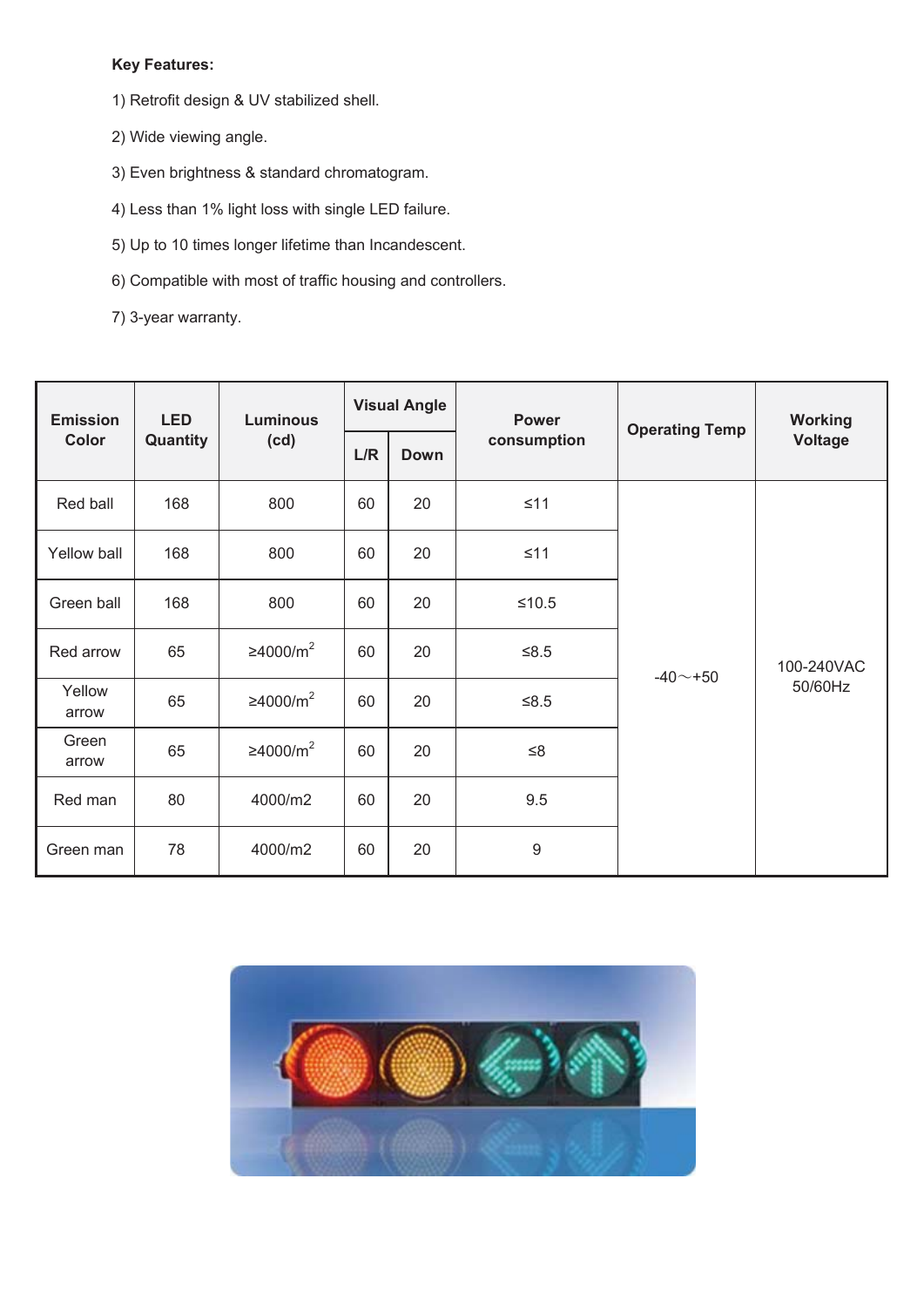#### **Vertical view**

#### **Back view**



**Front view of pedestrian lights** 

**Side view of pedestrian lights** 



- 1. Connect the L-shape brackets to the PC modules.
- 2. Fasten them with screws.

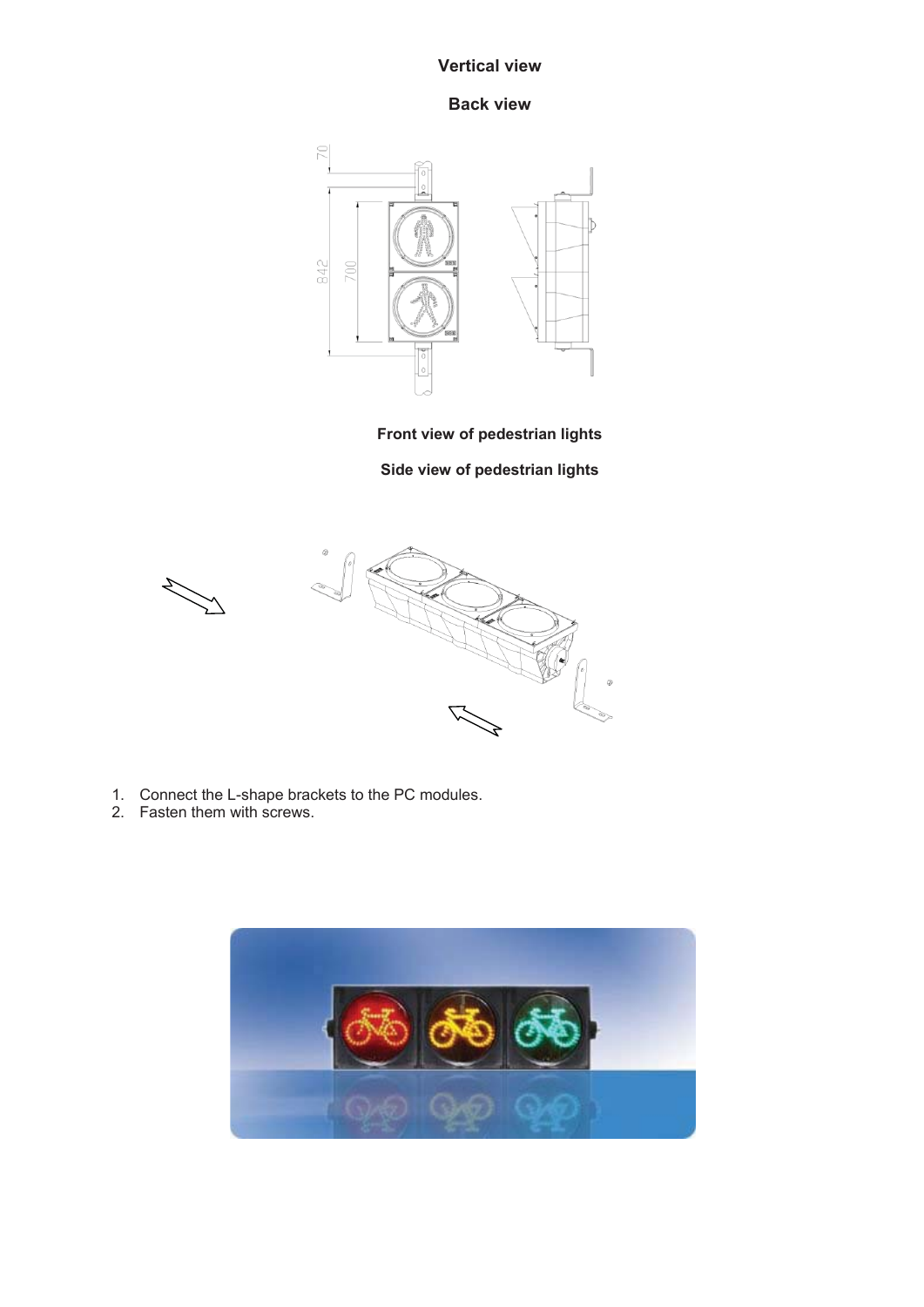

- 1. Curve the sun visor and insert it in the slot.
- 2. Fasten them with screws.



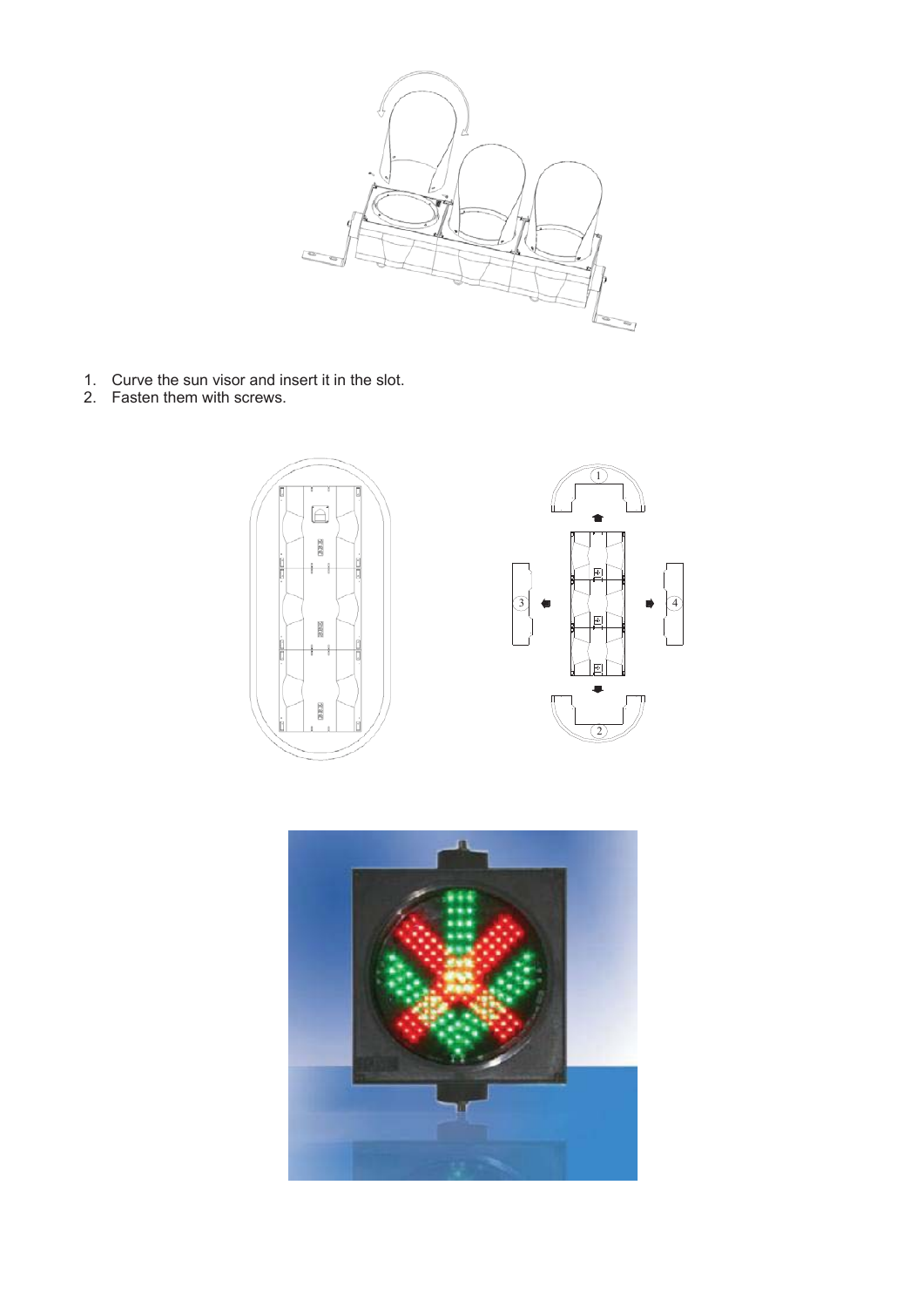Connect the background panel to the light fixture and fasten them with screws. (Finished as the drawing on the right)



Connect the complete set to the lamp pole via mounting bracket and adjust the angle by the PC modules.



#### Vertical installation mode

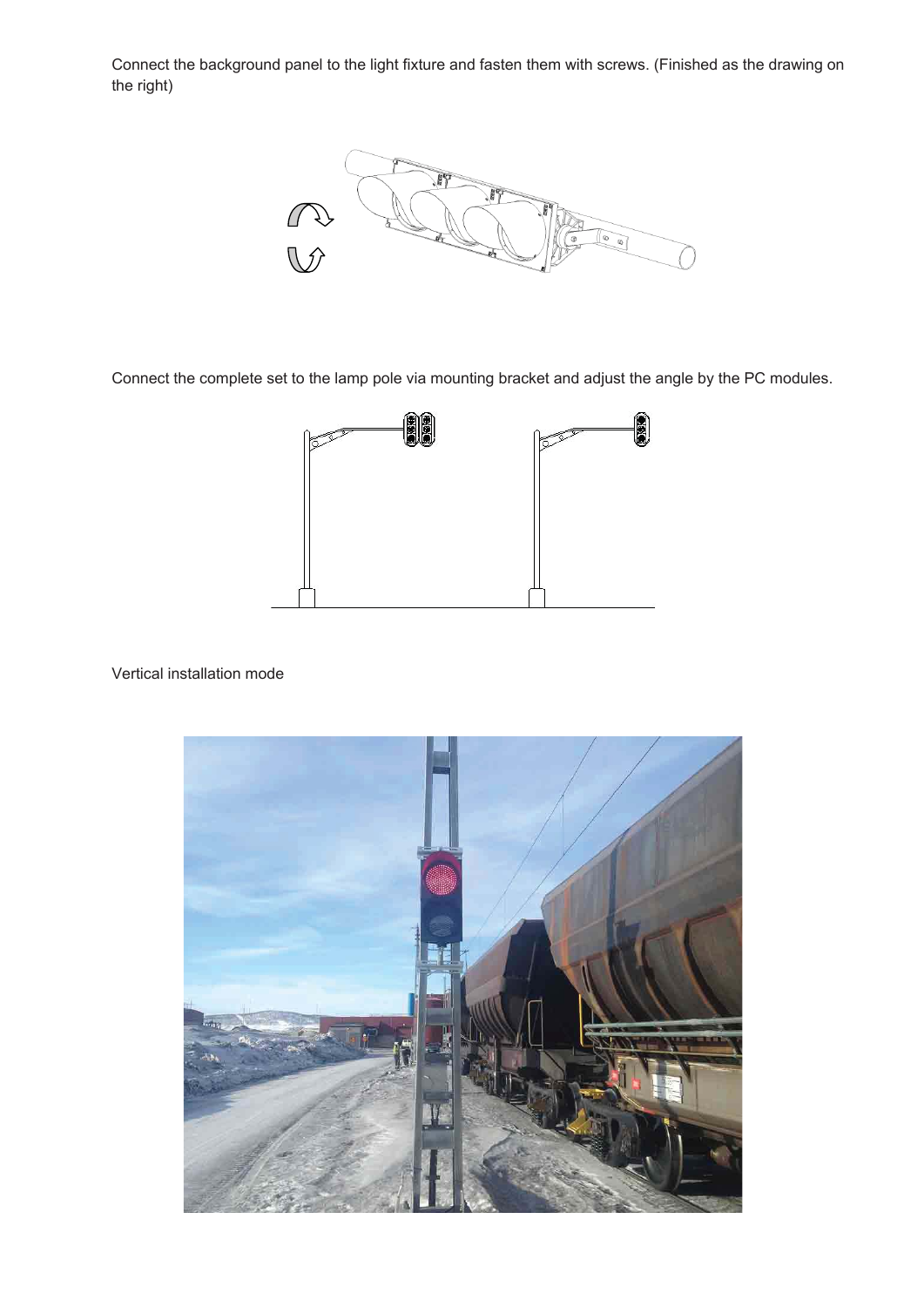

#### Horizontal installation mode



### **Apply the rubber wire (spec: 2\*1.0 mm<sup>2</sup> VDE 60245IEC57) for out wiring via the hole beside the connection terminal.**

Wiring procedure:

- 1) Open the module by pushing the metal clips and find the connection terminal.
- 2) Connect the outer wires to the terminals as follows.

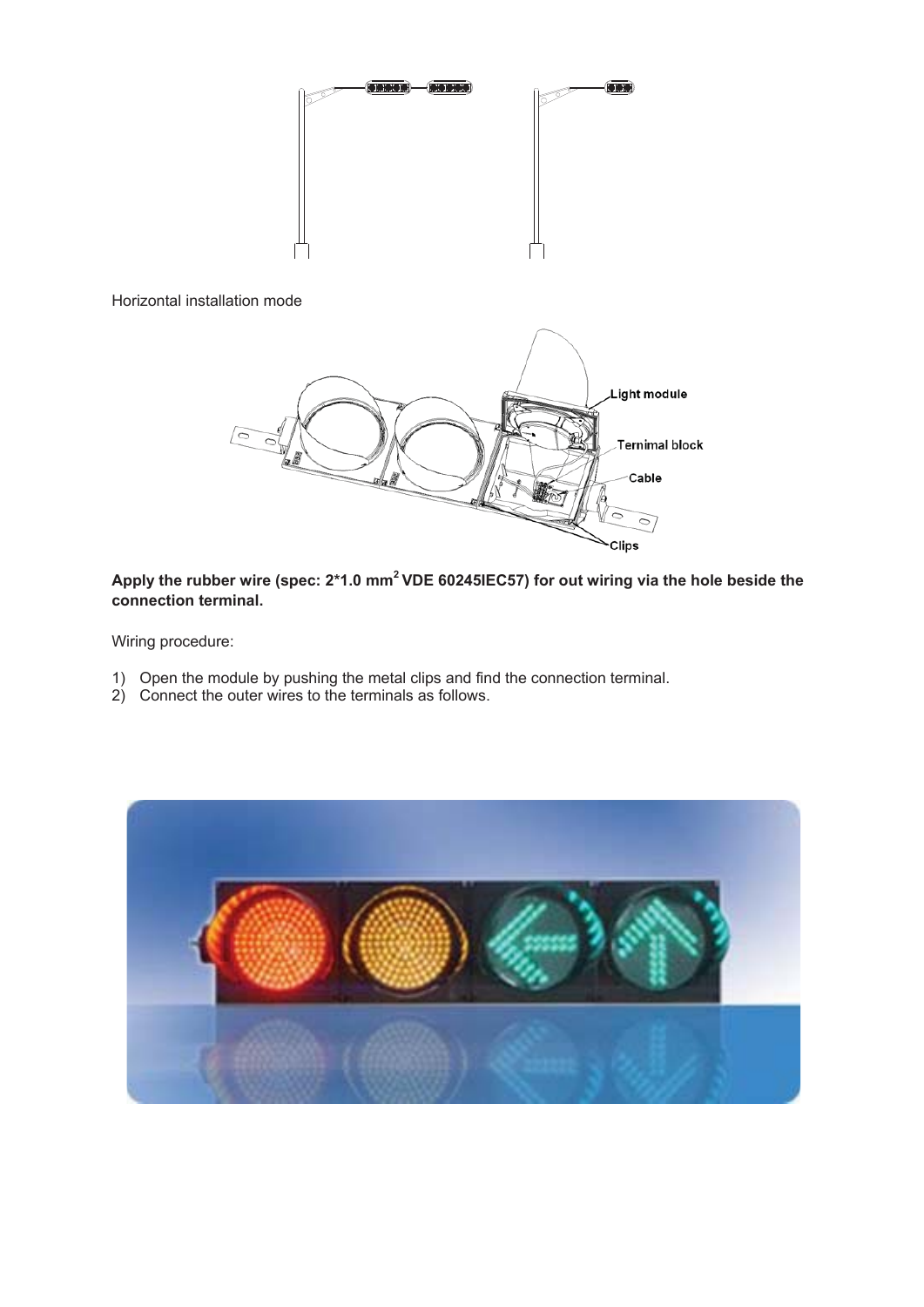| <b>Unit Packing:</b>    | 1pc/carton     |  |  |
|-------------------------|----------------|--|--|
| Outside Size(V3RYG):    | 1240*420*270mm |  |  |
| Outside Size(A3RYG):    | 1240*420*270mm |  |  |
| Outside Size(P3RG):     | 900*420*280mm  |  |  |
| N.W./G.W.(V3RYG):       | 10.2/12kg      |  |  |
| N.W./G.W.(A3RYG):       | 10.0/12kg      |  |  |
| N.W./G.W.(P3RG):        | 6.8/8.5kg      |  |  |
| Volume $(m^3)$ (V3RYG): | 0.14           |  |  |
| Volume $(m^3)$ (A3RYG): | 0.14           |  |  |
| Volume $(m^3)$ (P3RG):  | 0.105          |  |  |
| Wrapper:                | Carton, foam   |  |  |
| IP Rating               | <b>IP55</b>    |  |  |
| <b>Working Humidity</b> | 10%~90%RH      |  |  |